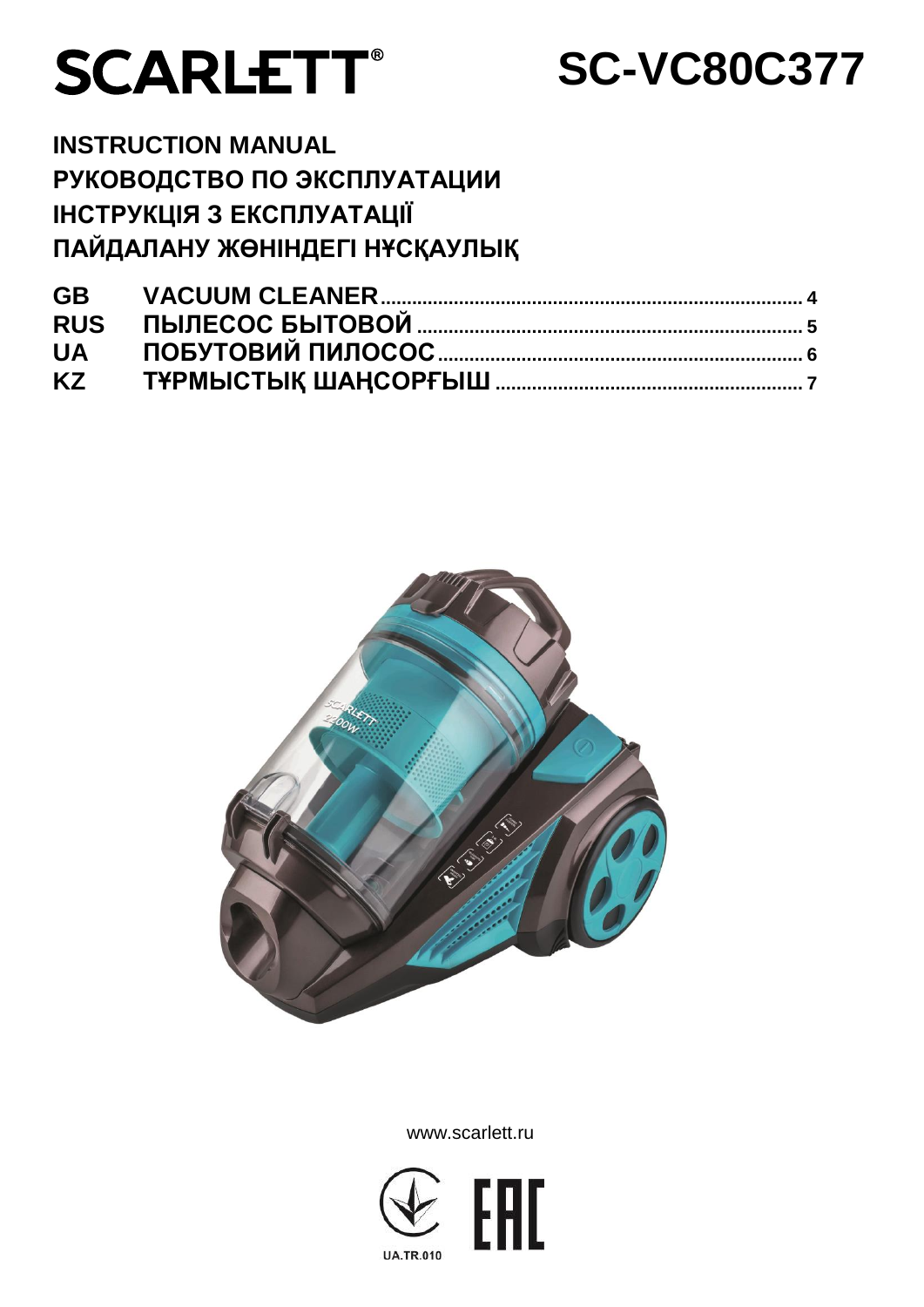- 1. Wheel
- 2. Dust collector
- 3. Dust collector handle
- 4. Dust collector cover
- 5. Sucking inlet
- 6. Dust collector bottom release button
- 7. Dust collector bottom
- 8. Dust collector lock button
- 9. ON/OFF button
- 10. Power cord winding button
- 11. Interior filter
- 12. External HEPA filter
- 13. «Floor/cfrpet» nozzle
- 14. «Furniture/slot» nozzle
- 15. Retractable tube
- 16. Retractable tube length adjuster
- 17. Hose
- 18. Hose locks
- 19. Hose base
- 20. Hose air flow control switch
- 21.Power cord and plug
- 22.Adjustable power

#### **KZ СИПАТТАМА UA ОПИС**

- 1. Доңғалақ
- 2. Шаң жинауға арналған сауыт
- 3. Шаң жинауға арналған сауыттың тұтқасы
- 4. Шаң жинауға арналған сауыттың қақпағы
- 5. Шаң соратын саңылау
- 6. Шаң жинауға арналған сауытты ашатын батырма
- 7. Шаң жинауға арналған сауыттың түбі
- 8. Шаң жинауға арналған сауытты бекіту батырмасы
- 9. «Қосу/өшіру» түймешігі
- 10. Қуат сымын орауға арналған түймешік
- 11. Iшкi фильтр
- 12. Сыртқы HEPA фильтр
- 13. «Еден/кілем» қондырмасы
- 14. «Жиһаз/ Саңылау» қондырмасы
- 15. Бунақты түтікше
- 16. Бунақты түтікшенің ұзындығын реттейтін тетік
- 17. Иілгіш түтік
- 18. Иілгіш түтіктің бекіткіштері
- 19. Иілгіш түтіктің тағаны
- 20. Иілгіш түтіктегі ауа ағынын реттегіш тетік
- 21. Аша мен қуат сымы
- 22. Калам шаңсорғышҚуаттылықтың реттегіші

#### **GB DESCRIPTION RUS УСТРОЙСТВО ИЗДЕЛИЯ**

- 1. Колесо
- 2. Контейнер для сбора пыли
- 3. Ручка контейнера для сбора пыли
- 4. Крышка контейнера для сбора пыли
- 5. Всасывающее отверстие
- 6. Кнопка открытия дна контейнера для сбора пыли
- 7. Дно контейнера для сбора пыли
- 8. Кнопка фиксации контейнера для сбора пыли
- 9. Кнопка « Вкл./Выкл.»
- 10. Кнопка сматывания шнура питания
- 11. Внутренний фильтр
- 12. Внешний HEPA фильтр
- 13. Насадка «пол/ковер»
- 14. Насадка «мебель/щель»
- 15. Телескопическая трубка
- 16. Регулятор длины телескопической трубки
- 17. Шланг
- 18. Фиксаторы шланга
- 19. Основание шланга
- 20. Регулятор потока воздуха на шланге
- 21.Вилка и шнур питания
- 22.Регулятор мощности

- 1. Колесо
- 2. Контейнер для збору пилу
- 3. Ручка контейнера для збору пилу
- 4. Кришка контейнера для збору пилу
- 5. Всмоктуючий отвір
- 6. Кнопка відкриття дна контейнера для збору пилу
- 7. Дно контейнера для збору пилу
- 8. Кнопка фіксації контейнера для збору пилу
- 9. Кнопка «Увімк./Вимк».
- 10. Кнопка змотування кабелю живлення
- 11. Внутренний фільтр
- 12. Внешний HEPA фільтр
- 13. Насадка «підлога/килим»
- 14. Насадка «меблі/щілина»
- 15. Телескопічна трубка
- 16. Регулятор довжини телескопічної трубки
- 17. Шланг
- 18. Фіксатори шланга
- 19. Основа шланга
- 20. Регулятор потоку повітря на шлангові
- 21. Вилка та кабель живлення
- 22. Регулятор потужності

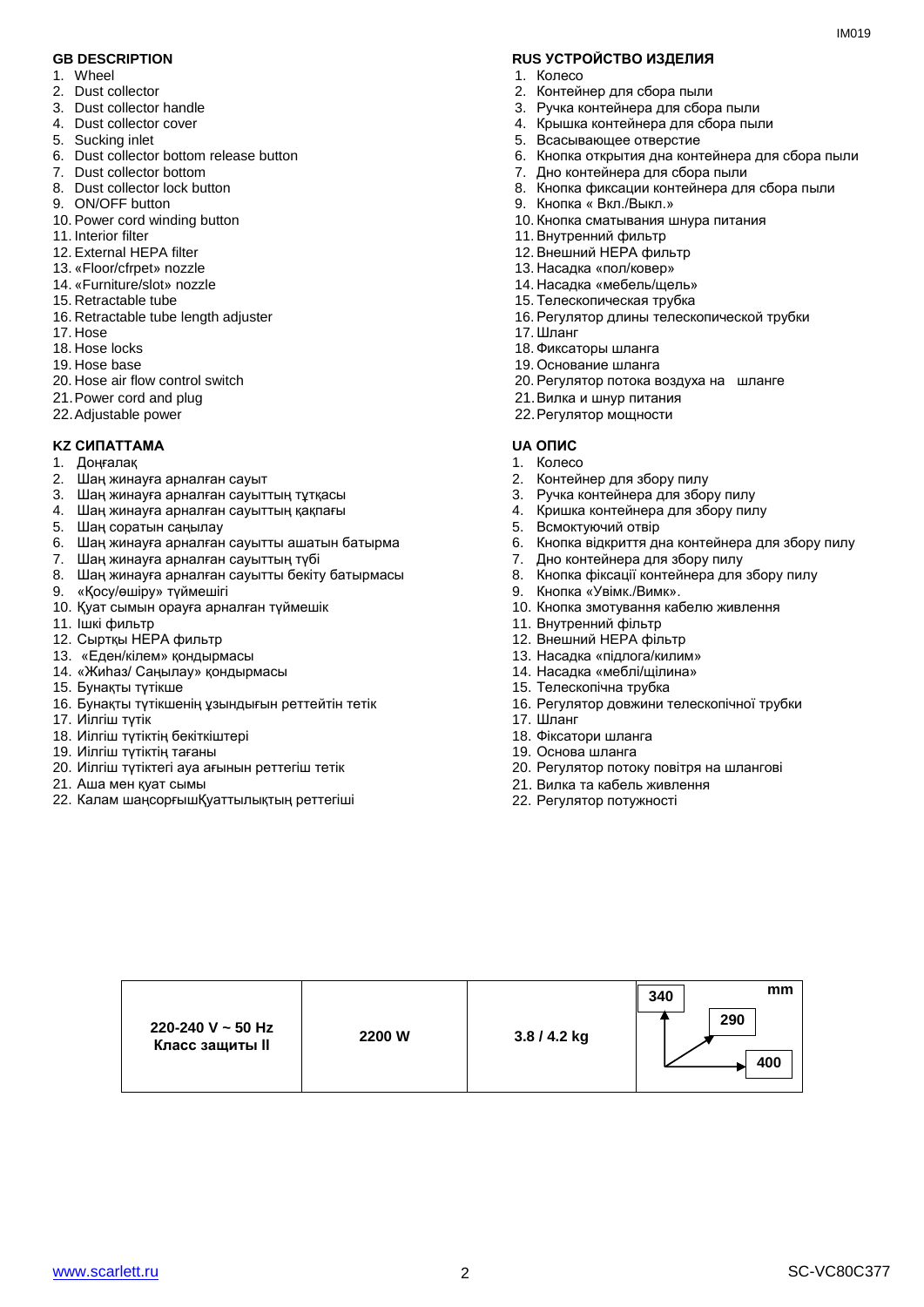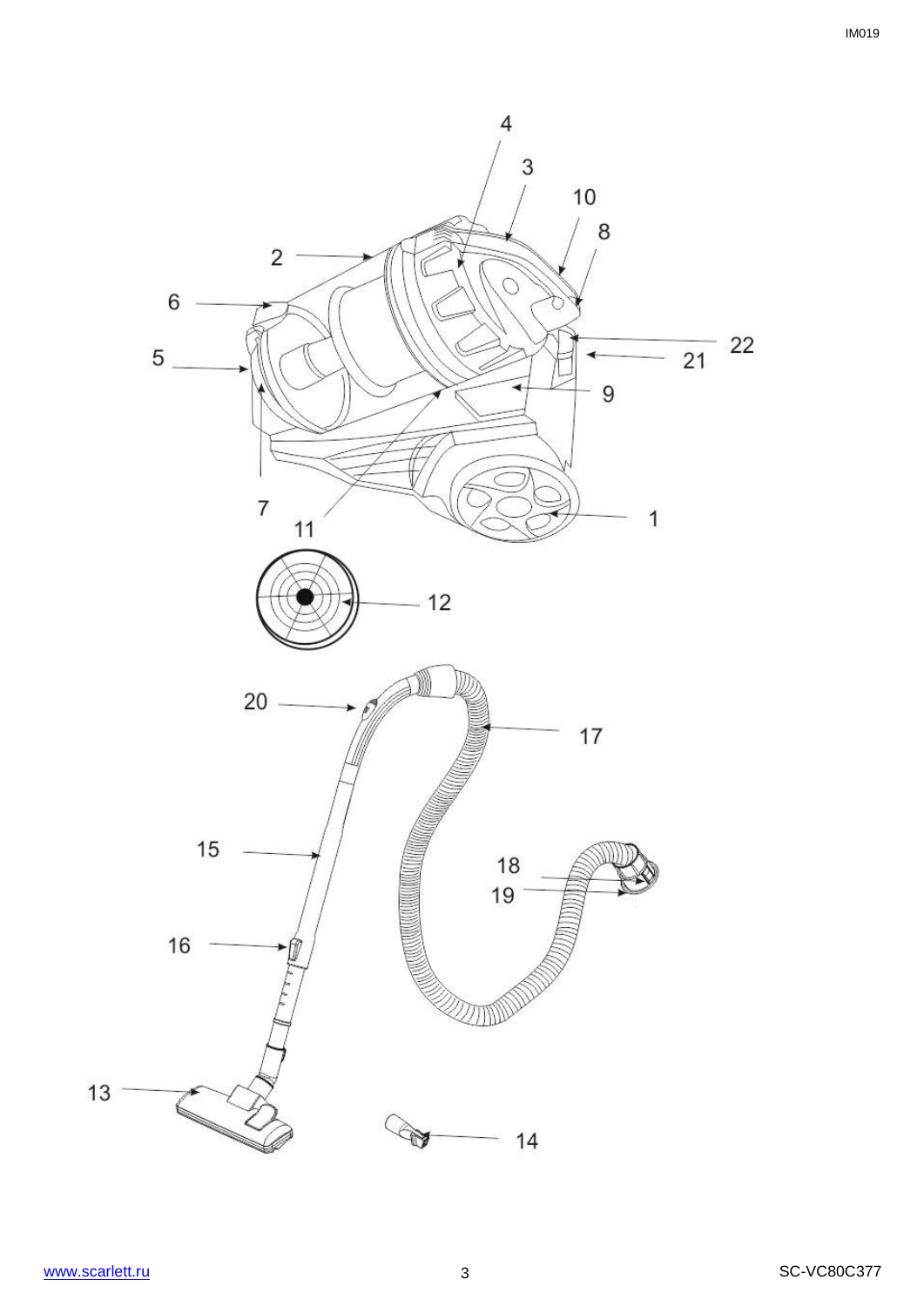#### **GB INSTRUCTION MANUAL IMPORTANT SAFEGUARDS**

- Read this instruction manual carefully to prevent any unit damage or injure when using.
- When using this appliance, basic precautions should always be followed:
- Before the first use of the appliance check that the voltage indicated on the rating label corresponds to the mains voltage in your home.
- For home use only. Do not use for industrial purposes.
- The appliance is intended for use only in domestic aims.
- To prevent risk of electric shock and fire, do not immerse the appliance in water or any other liquids. If it has happened DO NOT TOUCH the appliance, unplug it immediately and check in a service center.
- Do not handle the plug with wet hands. Never switch off the appliance by pulling the cord.
- Do not let the cord hang over sharp edges or touch hot surfaces.
- Always unplug the appliance from the power supply when not in use and before servicing.
- In case of power cord is damaged, its replacement should be done by the manufacture or service department or the other high-skill person to avoid any danger.
- To avoid deforming of plastic components of the appliance or fire accident, never leave the appliance exposed to direct sun light or near any heater.
- The appliance is not intended for use for [physically, sensory or](https://www.multitran.ru/c/m.exe?t=5841801_1_2&s1=%F7%E5%EB%EE%E2%E5%EA%20%F1%20%EE%E3%F0%E0%ED%E8%F7%E5%ED%ED%FB%EC%E8%20%E2%EE%E7%EC%EE%E6%ED%EE%F1%F2%FF%EC%E8)  [mental disabled](https://www.multitran.ru/c/m.exe?t=5841801_1_2&s1=%F7%E5%EB%EE%E2%E5%EA%20%F1%20%EE%E3%F0%E0%ED%E8%F7%E5%ED%ED%FB%EC%E8%20%E2%EE%E7%EC%EE%E6%ED%EE%F1%F2%FF%EC%E8) person (including children) or for person with lack of life experience or knowledge, if only they are under supervision or have been instructed about the use of the unit by responsible person.
- Children must be under control in order not to be allowed to play with the appliance.
- To avoid damage of the flexible hose, do not fold or pull it strongly.
- Do not put any object into air outlets. Do not use with outlet blocked. Keep free of dust, hair and anything that may reduce airflow.
- Be careful when cleaning on stairs.
- Before you start using the vacuum cleaner, please remove all large or sharp objects from the floor in order to prevent damage of the unit.
- CAUTION: To avoid voltage overload do not plug the unit and other powerful electrical appliances to the power supply at the same time.
- Never use the vacuum cleaner without filters.
- Do not use the appliance on wet surfaces. This unit does not absorb water.
- If you have cleaned the carpet with liquid detergent, let the carpet dry up completely before vacuuming it.
- Never use the appliance without dust bin. Replace the dust bin without delay if it is damaged.
- Do not attempt to repair, adjust or replace parts in the appliance. Repair the malfunctioning appliance in the nearest service center.
- $\bullet$  If the product has been exposed to temperatures below 0 $\degree$ C for some time it should be kept at room temperature for at least 2 hours before turning it on.
- The manufacturer reserves the right to introduce minor changes into the product design without prior notice, unless such changes influence significantly the product safety, performance, and functions.
- Production date mentioned on the unit and/or on the packing materials and documentations.

## **PREPARATION**

- Unpack the device and remove the sticker from the body.
- In order to connect the hose to the vacuum cleaner insert hose base into sucking inlet and press gently until it clicks. In order to disconnect the hose press two locks located at hose base sides.
- Pull out the retractable tube until the necessary length is reached. For this purpose move the retractable tube length adjuster and pull out the tube end.
- Insert the hose into the tube.
- Attach one of the nozzles to the tube:
- The "Floor/cfrpet" combined nozzle is designed for carpet mats and similar floor coatings, and for flat surfaces;
- The "Furniture/slot" nozzle is designed for cleaning upholstered furniture, curtains and decorative surfaces and

such as corners or narrow slots.

#### **INSTRUCTION FOR USE**

- "Multicyclone" system ensures maximum power during cleaning.
- Before starting, unwind the cord to sufficient length and insert the plug into the power supply. The yellow mark on the cord shows optimal cord length. Do not unwind the cord beyond the red mark.
- Press On/Off button to switch the unit on and press again to stop it.
- You can adjust the air flow using the air flow regulator on the flexible hose handle:
- Decrease flow for cleaning curtains, books, furniture, etc.
- Increase flow for cleaning bare floor.
- To rewind the cord, press the rewind button and guide the cord with hand to ensure that it does not whip causing damage.
- You can adjust the vacuum cleaner power using the power control on the housing.
- WARNING!
- Be sure to clean the container after each cleaning.
- Never use the vacuum cleaner without installed filter and with damaged or dirty filter. Otherwise, dust will fall into the motor and cause damage to the vacuum cleaner.
- Don't use the vacuum cleaner if the container is filled to the mark "MAX". When the container is filled, dirty air clogs up the vacuum cleaner filter and the engine can overheat and disable.
- Don't use the vacuum cleaner for cleaning of material debris such as cement, whitewash, plaster, metal shavings and etc. These particles cause to the engine damage.
- Don't wash vacuum cleaner parts in a dishwasher or a construction machine.

#### **CARE AND CLEANING**

- Switch off the appliance and pull the plug from the power supply.
- For removing dust tank press dust tank release button.
- We recommend making the filtration system clean up after every using. Cleaning up by following steps:
- To open the dust tank bottom and clean dust and garbage need to press the button for opening the bottom of the dust tank.
- Remove the dust tank from the dust tank lid. For this turn it counterclockwise. Clean the dust tank.
- Clean the appliance outside surface with soft cloth using mild non-abrasive detergent.
- Vacuum cleaner or cord should never be immersed into water or any liquids.

#### **FILTER CLEANING**

- Please clean the filters at least once a year. If you use the appliance frequently, wash the filters after 3-5 dust bag cleanings.
- Switch off the appliance and pull the plug from the power supply.
- Open the cover.
- Take out the interior sponge filter&membrane sealer.
- Wash the filter with warm water and dry on the air.
- Place the filter back.
- Remove «multicyclone» system from the cover of the dust tank. For this turn it clockwise, holding the cover.
- Wash multicyclone system by water, dry and install back clockwise on the dust barrel.
- Take out out-let cover and sponge situated on bottom.
- Wash the sponge by water and dry.
- Install sponge back into the out-let cover place.
- **STORAGE**
- Place the appliance vertically.
- Insert the tube into special holder on the body.



The symbol on the unit, packing materials and/or documentations means used electrical and electronic units and battery's should not be toss in the garbage with ordinary household garbage. These units should be pass to special receiving point.

For additional information about actual system of the garbage collection address to the local authority.

Valid utilization will help to save valuable resources and avoid negative work on the public health and environment which happens with incorrect using garbage.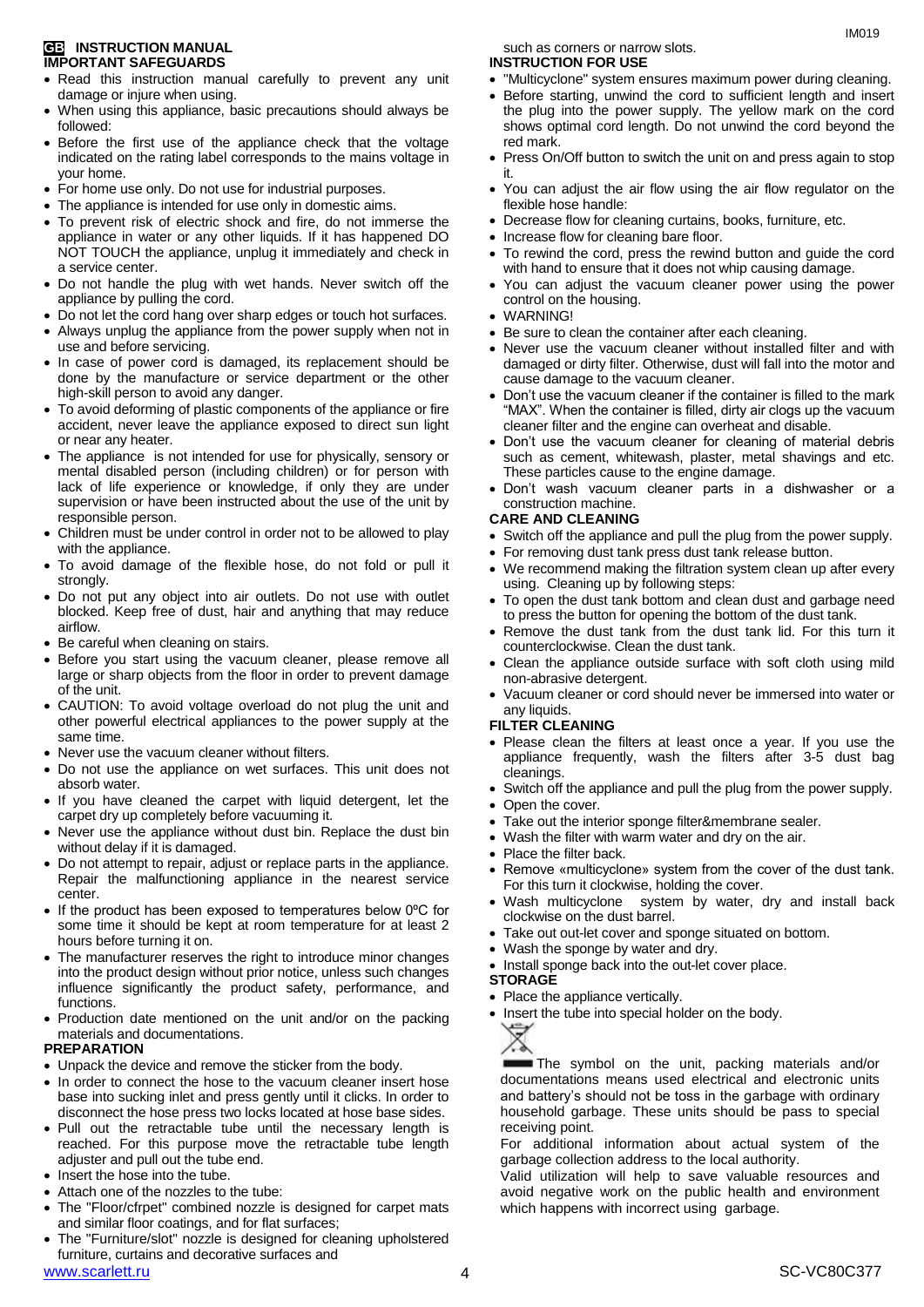#### **RUS РУКОВОДСТВО ПО ЭКСПЛУАТАЦИИ МЕРЫ БЕЗОПАСНОСТИ**

- Внимательно прочитайте данную инструкцию перед эксплуатацией прибора во избежание поломок при использовании. Неправильное обращение может привести к поломке изделия, нанести материальный ущерб или причинить вред здоровью пользователя.
- При эксплуатации прибора соблюдайте следующие меры предосторожности:
- Перед первоначальным включением проверьте, соответствуют ли технические характеристики, указанные на изделии, параметрам электросети.
- Использовать только в бытовых целях. Прибор не предназначен для промышленного применения.
- Не используйте прибор вне помещений и на влажных поверхностях.
- Во избежание поражения электрическим током и возгорания, не погружайте прибор и шнур питания в воду или другие жидкости. Если это произошло, НЕ БЕРИТЕСЬ за изделие, немедленно отключите его от электросети и обратитесь в Сервисный центр для проверки.
- Включайте прибор в электросеть только сухими руками; при отключении держитесь рукой за вилку, не тяните за шнур.
- Следите за тем, чтобы шнур питания не касался острых кромок и горячих поверхностей.
- Всегда отключайте прибор от электросети перед очисткой, а также, если он не используется.
- При повреждении шнура питания его замену, во избежание опасности, должны производить изготовитель, сервисная служба или подобный квалифицированный персонал.
- Не располагайте прибор вблизи источников тепла и не подвергайте его воздействию прямых солнечных лучей, так как это может вызвать деформацию пластмассовых деталей.
- Прибор не предназначен для использования лицами (включая детей) с пониженными физическими, сенсорными или умственными способностями или при отсутствии у них жизненного опыта или знаний, если они не находятся под присмотром или не проинструктированы об использовании прибора лицом, ответственным за их безопасность.
- Дети должны находиться под присмотром для недопущения игр с прибором.
- Чтобы не повредить шланг, не перегибайте и не растягивайте его.
- Следите за тем, чтобы воздуховодные отверстия не были заблокированы. Не допускайте попадания в них посторонних предметов (пыли, волос, одежды и др.).
- Будьте предельно осторожны при работе с пылесосом на лестницах.
- Перед началом работы уберите с пола все острые предметы, которые могут повредить пылесборник.
- ВНИМАНИЕ: Во избежание перегрузки сети питания, не подключайте изделие одновременно с другими мощными электроприборами к одной и той же линии электросети.
- Не включайте пылесос без установленных фильтров.
- Не чистите вашим пылесосом влажные поверхности. С его помощью нельзя удалять жидкости.
- Ковры, обработанные жидким очистителем, должны высохнуть до начала их чистки пылесосом.
- Никогда не работайте пылесосом без установленного или с повреждённым пылесборником.
- Не пытайтесь самостоятельно ремонтировать прибор или заменять какие-либо детали. При обнаружении неполадок обращайтесь в ближайший Сервисный центр.
- Если изделие некоторое время находилось при температуре ниже 0 ºC, перед включением его следует выдержать в комнатных условиях не менее 2 часов.
- Производитель оставляет за собой право без дополнительного уведомления вносить незначительные изменения в конструкцию изделия, кардинально не влияющие на его безопасность, работоспособность и функциональность.
- Дата производства указана на изделии и/или на упаковке, а также в сопроводительной документации.

#### **ПОДГОТОВКА К РАБОТЕ**

- Прибор предназначен для уборки пола от пыли и мелкого мусора.
- 
- Распакуйте изделие и снимите с корпуса стикер.
- Чтобы подсоединить шланг к пылесосу, вставьте его основание во всасывающее отверстие и надавите до щелчка. Чтобы отсоединить шланг, нажмите на фиксаторы по бокам основания шланга.
- Выдвиньте телескопическую трубку на нужную длину. Для этого передвиньте регулятор длины телескопической трубки и потяните за конец трубки.
- Вставьте шланг в трубку.
- Наденьте на трубку одну из насадок:
- Комбинированная насадка "пол/ковер" предназначена для чистки ковровых и подобных им покрытий, а также гладких поверхностей;
- Насадка «мебель/ щель» предназначена для чистки мягкой мебели, занавесок, декоративных поверхностей и труднодоступных мест ( углов, щелей).

#### **РАБОТА**

- Пылесос оснащен функцией мультициклон, которая обеспечивает максимальную силу всасывания в процессе уборки.
- Перед началом работы вытяните шнур питания на необходимую длину и вставьте вилку в розетку электросети. Желтая метка на шнуре соответствует его оптимальной длине, а красная – максимальной, дальше которой шнур вытягивать нельзя.
- Для включения пылесоса нажмите кнопку «Вкл./Выкл», для выключения – нажмите её еще раз.
- На ручке шланга имеется регулятор потока воздуха, позволяющий изменять силу всасывания.
- Для чистки занавесок, книг, мебели и т.д. рекомендуется его открывать, для чистки ковровых покрытий – закрывать.
- Для сматывания шнура питания нажмите соответствующую кнопку, при этом во избежание перекручивания и повреждения шнура рекомендуется придерживать его рукой.
- На корпусе установлен регулятор мощности, с помощью которого также можно изменять силу всасывания.
- ВНИМАНИЕ:
- Обязательно очищайте контейнер после каждой уборки.
- Никогда не включайте прибор без установленного фильтра, если фильтр поврежден или загрязнен. В противном случае пыль попадет в мотор и приведет к поломке устройства.
- Не используйте прибор, если контейнер заполнен до отметки "MAX". При заполненном контейнере, грязный воздух забивает фильтр пылесоса, в результате чего, двигатель перегревается и выходит из строя.
- Не используйте прибор для уборки строительного мусора (цемента, побелки, штукатурки, металлической стружки и т.д.). Данные частицы приводят к поломке двигателя.
- Не мойте детали пылесоса в посудомоечной или стиральной машине.

#### **ОЧИСТКА И УХОД**

- Выключите пылесос и отключите его от электросети.
- Снимите контейнер для сбора пыли с пылесоса, для этого нажмите кнопку фиксации контейнера.
- Рекомендуем освобождать контейнер от пыли после каждой уборки. Очистку контейнера можно произвести двумя способами:
- Откройте дно контейнера и вытряхните пыль и мусор из него. Для этого нажмите кнопку открытия дна контейнера для сбора пыли.
- Отделите контейнер от крышки контейнера. Для этого поверните его против часовой стрелки. Затем опустошите контейнер.
- Протрите внешнюю поверхность корпуса пылесоса мягкой тканью с добавлением моющего средства, не содержащего абразивных веществ.
- Запрещается погружать изделие и шнур питания в воду или любые жидкости.

#### **ОЧИСТКА ФИЛЬТРОВ**

- Чистить фильтры следует не реже одного раза в год. При частом использовании пылесоса промывайте фильтры после каждых 3-5 чисток.
- Отключите пылесос от электросети.
- Откройте крышку контейнера для сбора пыли, для этого нажмите кнопку открытия крышки контейнера.
- Извлеките внутренний губчатый фильтр.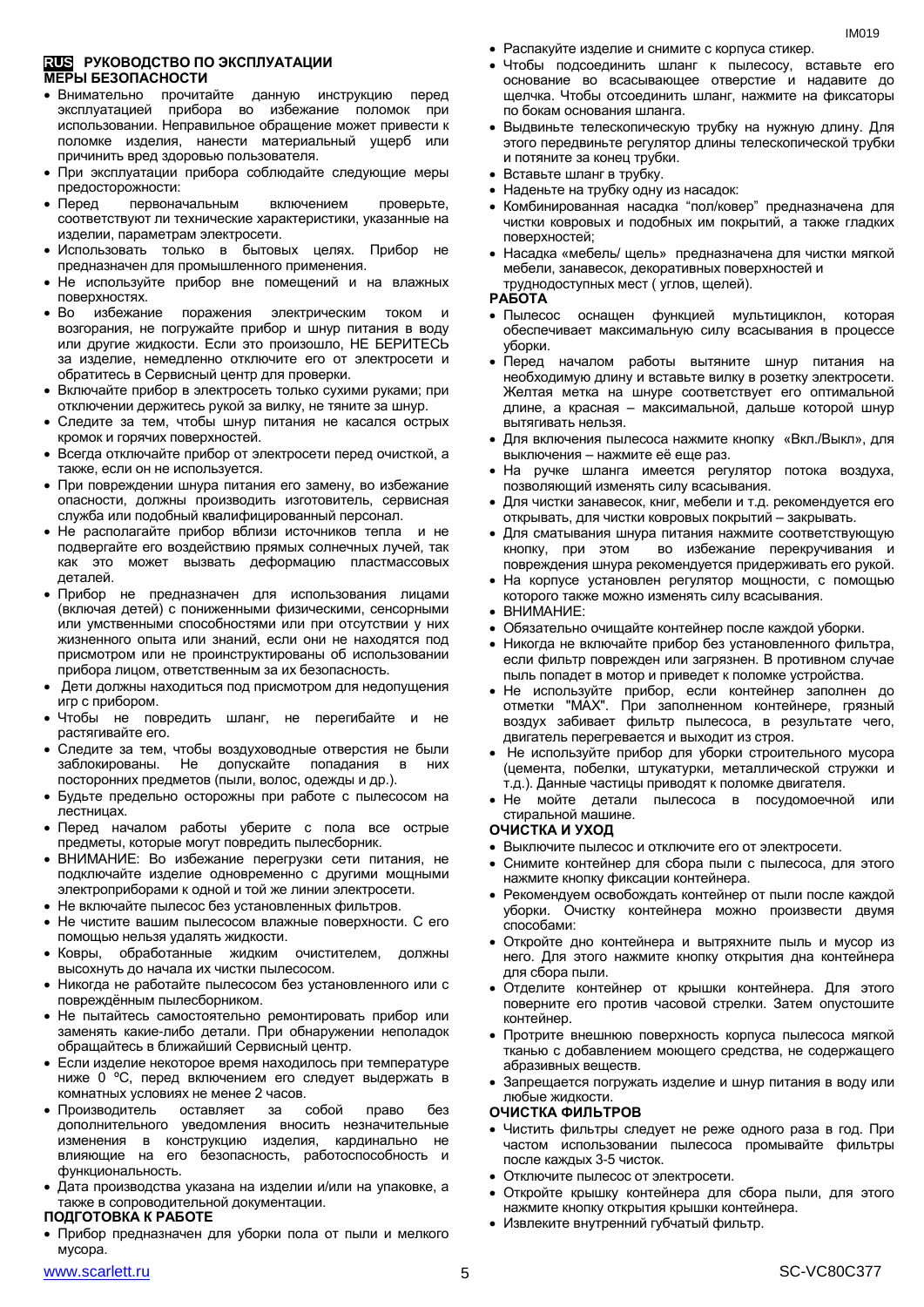- После чистки установите его на место. Закройте крышку контейнера для сбора пыли.
- Отсоедините систему «мультициклон» от крышки контейнера, для этого поверните ее по часовой стрелке, держась за крышку, пока стрелка на крышке не совпадет со значком «открыто».
- Промойте систему «мультициклон» под струей воды, высушите и установите на место, прикрутив к крышке по часовой стрелке.
- Откройте отсек для выпускного фильтра, который находится на дне пылесоса, под контейнером для сбора пыли и извлеките фильтр.
- Промойте фильтр под струей воды и тщательно просушите. После чистки установите его на место.

#### **ХРАНЕНИЕ**

- Установите пылесос вертикально.
- Закрепите трубку со щёткой в специальном пазу на корпусе.
	-

Данный символ на изделии, упаковке и/или сопроводительной документации означает, что использованные электрические и электронные изделия и батарейки не должны выбрасываться вместе с обычными бытовыми отходами. Их следует сдавать в специализированные пункты приема.

Для получения дополнительной информации о существующих системах сбора отходов обратитесь к местным органам власти.

Правильная утилизация поможет сберечь ценные ресурсы и предотвратить возможное негативное влияние на здоровье людей и состояние окружающей среды, которое может возникнуть в результате неправильного обращения с отходами.

#### **UA ІНСТРУКЦІЯ З ЕКСПЛУАТАЦІЇ**

- Шановний покупець! Ми вдячні Вам за придбання продукції торговельної марки SCARLETT та довіру до нашої компанії. SCARLETT гарантує високу якість та надійну роботу своєї продукції за умови дотримання технічних вимог, вказаних в посібнику з експлуатації.
- Термін служби виробу торгової марки SCARLETT у разі експлуатації продукції в межах побутових потреб та дотримання правил користування, наведених в посібнику з експлуатації, складає 2 (два) роки з дня передачі виробу користувачеві. Виробник звертає увагу користувачів, що у разі дотримання цих умов, термін служби виробу може значно перевищити вказаний виробником строк.

#### **МІРИ БЕЗПЕКИ**

- Пiд час експлуатації приладу дотримуйтеся наступних застережних заходів:
- Уважно прочитайте дану інструкцію перед експлуатацією приладу, щоб запобігти поломок пiд час використання. Невірне використання може призвести до поломки виробу, завдати матеріальної втрати чи шкоди здоров'ю користувача.
- Перед першим вмиканням перевірте, чи відповідають технічні характеристики виробу, позначені на наклейці, параметрам електромережі.
- Використовувати тільки у побуті. Прилад не призначений для виробничого використання.
- Не використовувати поза приміщеннями.
- Щоб запобігти враження електричним струмом та загоряння, не занурюйте прилад у воду чи інші рідини. Якщо це відбулося, НЕ ТОРКАЙТЕСЯ виробу, негайно відключите його з мережі та зверниться до Сервісного центру для перевірки.
- Підключайте прилад до мережі тільки сухими руками, відключайте – тримаючись рукою за вилку; не тягніть за шнур.
- Стежте за тим, щоби шнур живлення не торкався гострих крайок та гарячих поверхонь.
- Завжди вимикайте прилад з мережі перед очищенням, а також якщо він не використовується.
- У разі пошкодження кабелю живлення, його заміну, з метою запобігання небезпеці, повинен виконувати виробник або уповноважений їм сервісний центр, або аналогічний кваліфікований персонал.
- Не розташовуйте прилад навколо джерел тепла та під соняшним промінням, оскільки це може призвести до деформації пластмасових частин.
- Прилад не призначений для використання особами (у тому числі дітей) зі зниженими фізичними, сенсорними чи розумовими здібностями або за відсутності в них життєвого досвіду чи знань, якщо вони не знаходяться під наглядом чи не проінструктовані про використання приладу особою, що відповідає за їхню безпеку.
- Діти повинні знаходитись під наглядом задля недопущення ігор з приладом.
- Шоб не пошкодити шланг, не перегинайте та не розтягуйте його.
- Стежте, щоби вентіляційні отвори не були заблоковані. Не допускайте потраплення до них зайвих предметів (пилу, волосся, одягу та ін.).
- Будьте особливо обережні при роботі з пилососом на сходах.
- Перед початком роботи приберіть з підлоги усі тліючі та гострі предмети, які можуть пошкодити пилозбірник.
- УВАГА: Щоб запобігти перевантаження електромережі, не вмикайте пилосос водночас з іншими потужними електроприладами до одній і тієї ж лінії електроживлення.
- Не вмикайте пилосос без встановлених фільтрів.
- Не очищайте пилососом вологі поверхні. За його допомогою не можна видаляти рідини.
- Килими, оброблені рідким очисником, слід висушити перед обробкою пилососом.
- Ніколи не працюйте пилососом без встановленого чи з ушкодженим пилозбірником.
- Не намагайтеся самостійно ремонтувати прилад або замінювати які-небудь деталі. При виявленні неполадок звертайтеся в найближчий Сервісний центр.
- Якщо виріб деякий час знаходився при температурі нижче 0ºC, перед увімкненням його слід витримати у кімнаті не менше 2 годин.
- Виробник залишає за собою право без додаткового повідомлення вносити незначні зміни до конструкції виробу, що кардинально не впливають на його безпеку, працездатність та функціональність.
- Дата виробництва вказана на виробі та/або на упаковці, а також у супровідній документації.
- Обладнання відповідає вимогам Технічного регламенту обмеження використання деяких небезпечних речовин в електричному та електронному обладнанні.

#### **ПІДГОТОВКА ДО РОБОТИ**

- Розпакуйте виріб і зніміть з корпусу стікер.
- Шоб з'єднати шланг з пилососом, вставте його основу у всмоктуючий отвір і натисніть до клацання. Щоб від'єднати шланг, натисніть на фіксатори з боків основи шланга.
- Висуньте телескопічну трубку на потрібну довжину. Для цього пересуньте регулятор довжини телескопічної трубки і потягніть за кінець трубки.
- Вставте шланг в трубку.
- Надіньте на трубку одну з насадок:
- Комбінована насадка "підлога/килим" призначена для чищення килимових і подібних до них покриттів, а також гладких поверхонь;
- Насадка «меблі/ щілина» призначена для чищення м'яких меблів, занавісок, декоративних поверхонь и для чищення важкодоступних місць ( кутів, щілин).

#### **ЕКСПЛУАТАЦІЯ**

- Система «мультициклон» забезпечує максимальну потужність під час прибирання.
- Перед початком експлуатації витягніть шнур живлення на необхідну довжину та уставте штепсельну вилку в розетку електромережі. Жовта мітка на шнурі відповідає його оптимальній довжині, а червона – максимальній, далі якої шнур витягувати не слід.
- Щоб увімкнути пилосос натисніть кнопку Вкл./Викл., для вимикання – натисніть її ще раз.
- На ручці шланга є регулятор повітряного струму, що дає можливість змінювати силу усмоктування: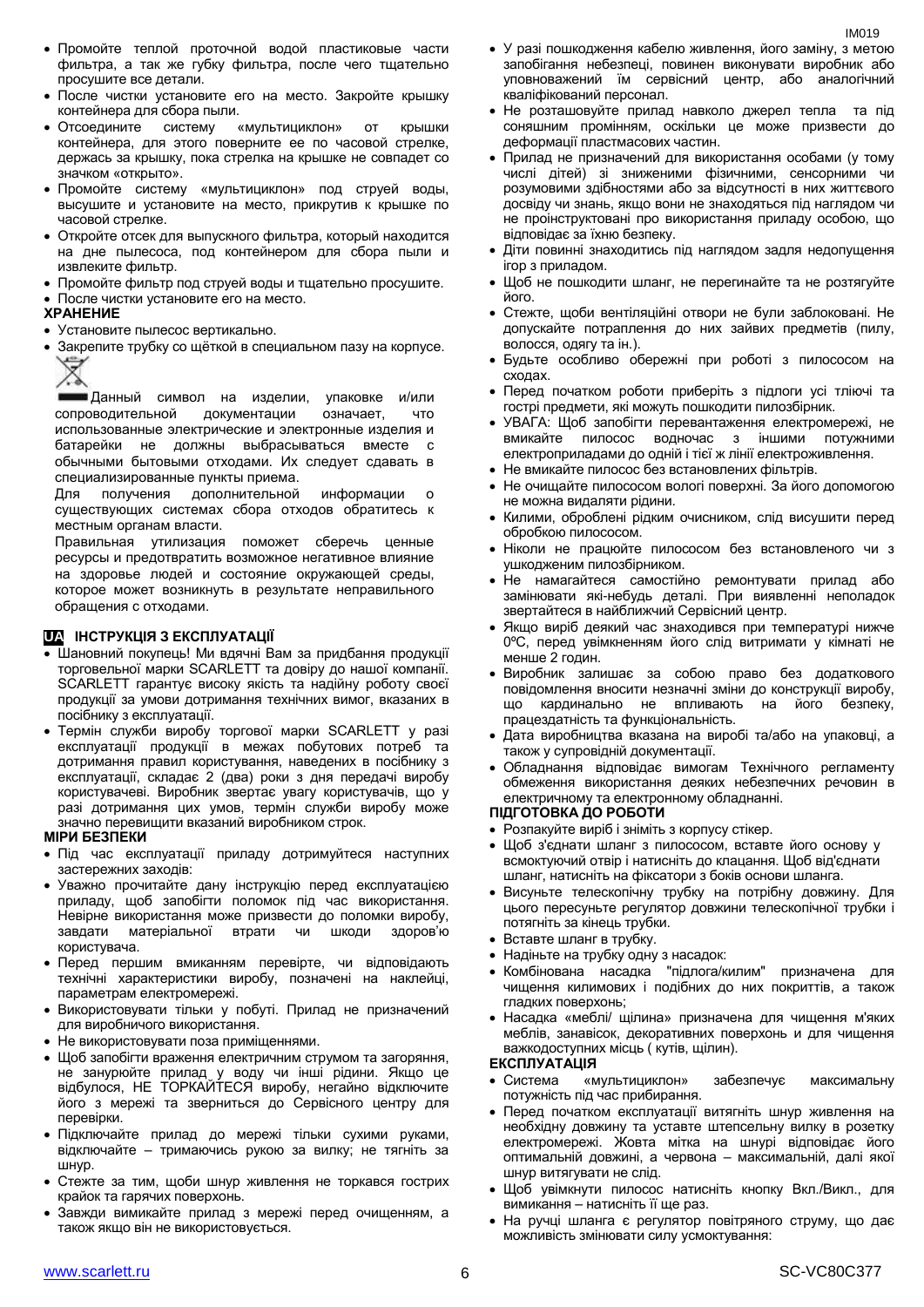- для очищення фіранок, книжок, меблів та ін. рекомендується його відчиняти;
- для очищення килимів зачиняти.
- Для змотування шнура живлення натисніть відповідну кнопку, при цьому, щоб запобігти перекручування та ушкодження шнура, слід притримувати його рукою.
- На корпусі установлений регулятор потужності, за допомогою якого також можна зміняти силу усмоктування.
- УВАГА:
- Обов'язково очищуйте контейнер після кожного прибирання.
- Ніколи не користуйтеся приладом без встановленого фільтра, а також з пошкодженим чи забрудненим фільтром. Інакше пил потрапить до двигуна й призведе до поламки пристрою.
- Не використовуйте прилад, якщо контейнер заповнений до відмітки "MAX". У разі заповненого контейнера брудне повітря забиває фільтр пилососа, внаслідок чого двигун перегрівається та виходить із ладу.
- Не використовуйте прилад для прибирання будівельного сміття (цементу, побілки, штукатурки, металевої стружки та ін.). Ці частинки призводять до поламки двигуна.
- Не мийте деталі пилососа у посудомийній або пральній машині.

#### **ОЧИЩЕННЯ ТА ДОГЛЯД**

- Вимкніть пилосос та від'єднайте його від електромережі.
- Зніміть контейнер для збору пилу з пилососа, для цього натисніть кнопку фіксації контейнеру.
- Рекомендуємо чистити контейнер від пилу після кожного прибирання. Очистку контейнеру можна провести двома способами:
- Відкрийте дно контейнеру та витрусіть з нього пил і сміття. Для цього натисніть кнопку відкриття дна контейнера для збору пилу.
- Від'єднайте контейнер від кришки контейнеру. Для цього поверніть його проти годинникової стрілки. Після цього витрусіть контейнер.
- Протріть зовнішню поверхню корпуса м'якою тканиною з миючим засобом, що не містить абразивних речовин.
- Заборонено занурювати прилад у воду чи будь-які рідини.

#### **ОЧИЩЕННЯ ФИЛЬТРІВ**

- Очищати фільтри слід не рідше одного разу на рік. При частому використанні пилососа промивайте фільтри після кожних 3-5 очищень пилозбірника.
- Вимкніть пилосос з мережі.
- Відкрийте кришку відсіку пилозбірника.
- Витягніть мембранний ущільнювач і внутренний губчатий фільтр.
- Промийте фільтр теплою проточною водою та цілком висушіть його на повітрі.
- Установіть фільтр на місце.
- Від'єднайте систему «мультициклон» від кришки контейнеру, для цього поверніть її за годинниковою стрілкою, тримаючи кришку.
- Промийте систему «мультициклон» під струменем води, висушіть та встановіть на місце, прикрутивши до кришки за годинниковою стрілкою.
- Відкрийте відсік для випускного фільтра, що знаходиться в дні пилососу, витягніть фільтр.
- Промийте фільтр під струменем води та ретельно висушіть.
- Після чистки встановіть його на місце.

#### **ЗБЕРЕЖЕННЯ**

- Установіть пилосос вертикально.
- Закріпіть трубку зі щіткою у спеціальному пазі на корпусі.



Цей символ на виробі, упаковці та/або в супровідній документації означає, що електричні та електронні вироби, а також батарейки, що були використані, не повинні викидатися разом із звичайними побутовими відходами. Їх потрібно здавати до спеціалізованих пунктів прийому.

Для отримання додаткової інформації щодо існуючих систем збору відходів зверніться до місцевих органів влади.

www.scarlett.ru 7 SC-VC80C377 Належна утилізація допоможе зберегти цінні ресурси та запобігти можливому негативному впливу на здоров'я людей і стан навколишнього середовища, який може

виникнути в результаті неправильного поводження з відходами.

IM<sub>019</sub>

#### **KZ ПАЙДАЛАНУ ЖӨНІНДЕГІ НҰСҚАУЛЫҚ**

- Құрметті сатып алушы! SCARLETT сауда таңбасының өнімін сатып алғаныңыз үшін және біздің компанияға сенім артқаныңыз үшін Сізге алғыс айтамыз. Іске пайдалану нұсқаулығында суреттелген техникалық талаптар орындалған жағдайда, SCARLETT компаниясы өзінің өнімдерінің жоғары сапасы мен сенімді жұмысына кепілдік
- береді.<br>• SCARLETT сауда таңбасының бұйымын тұрмыстық мұқтаждар шеңберінде пайдаланған және іске пайдалану нұсқаулығында келтірілген пайдалану ережелерін ұстанған кезде, бұйымның қызмет мерзімі бұйым тұтынушыға табыс етілген күннен бастап 2 (екі) жылды құрайды. Аталған шарттар орындалған жағдайда, бұйымның қызмет мерзімі өндіруші көрсеткен мерзімнен айтарлықтай асуы мүмкін екеніне өндіруші тұтынушылардың назарын аударады.

#### **ҚАУІПСІЗДІК ШАРАЛАРЫ**

- Құрал қанауы жанында сақтық келесі өлшемдері сақтаңыздар:
- Бұыйымды қолдану барысында бұзып алмау үшін нұсқауды ықыласпен оқып шығыңыз. Дұрыс қолданбау бұйымның бұзылуына әкелуі, материалдық не қолданушының денсаулығына зиян келтіруі мүмкін.
- Алғашқы қосудың алдында бұйымның техникалық сипаттамасының жапсырмада көрсетілген электр жүйесінің параметрлеріне сәйкестігін тексеріңіз.
- Тек қана тұрмыстық мақсаттарда қолданылады. Құрал өнеркәсіптік қолдануға арналмаған.
- Құралды не бауды суға немесе басқа сұйықтықтарға батырмаңыз. Электр тоғының ұруына тап болмау үшін жайдан тыс не жоғары дымқылды жағдайда қолданылмайды.
- Фенмен жайдан тыс пайдаланбаңыз.
- Электр тоғының ұруына және жануға тап болмау үшін, құралды суға немесе басқа сұйықтықтарға батырмаңыз. Егер бұл жағдай болса, бұйымды ҰСТАМАҢЫЗ, оны электр жүйесінен дереу сөндіріп тастаңыз және сервис орталығына тексертіңіз.
- Қоректену бауының өткір жиектер және ыстық үстілерге тимеуін қадағалаңыз.
- Тазалаудың алдында құралды электр жүйесінің әрқашан сөндіріп тастаңыз, сонымен қатар, егер ол қолданылмаса.
- Қуат бауы бүлінген жағдайда, қатерден аулақ болу үшін оны ауыстыруды өндіруші, сервистік қызмет немесе соған ұқсас білікті қызметкерлер іске асыруға тиіс.
- Құралмен пайдалануды балаларға рұқсат етпеңіз және оларға таяу жерде жұмыс істегеде әсіресе ықыласты болыңыз.
- Шлангіге зақым келтірмеу үшін, оны бүкпеңіз және созбаңыз.
- Құралды жылу көздеріңе жақын маңда жайғастырмаңыз және оны күнгей түзу сәулелердің әсеріне ұшыратпаңыз, себебі бұл пластмассалық бөлшектердің майысуына әкеп соғады.
- Дене, жүйке не болмаса ақыл-ой кемістігі бар, немесе осы құрылғыны қауіпсіз пайдалану үшін тәжірибесі мен білімі жеткіліксіз адамдардың (соның ішінде балалардың) қауіпсіздігі үшін жауап беретін адам қадағаламаса немесе аспапты пайдалану бойынша нұсқау бермесе, олардың бұл аспапты қолдануына болмайды.
- Балалар аспаппен ойнамауы үшін оларды үнемі қадағалап отыру керек.
- Баспалдақтарда шаң сорғышпен жұмыс істегенде барынша сақ болыңыз.
- Жұмысты бастаудың алдында айналадан шаң жинғышқа зақым келтіре алатын барлық тұтанған және өткір заттарды жинап тастаңыз.
- НАЗАР:Қоректену жүйесінің шамадан артық жүктелуіне тап болмау үшін, құралды басқа қуатты электр аспаптармен бірге бір электр жүйесінің желісіне іске қоспаңыз.
- Орнатылған сүзгілерсіз шаң сорғышты қоспаңыз.
- Сіздің шаң сорғышыңызбен дымқыл үстілерді тазаламаңыз. Оның көмегімен сұйықтықтарды кетіруге болмайды.
- Сұйық тазалағышпен өңделінген кілемдерді шаң сорғышпен тазалаудың алдына олар кептірілуі тиіс.